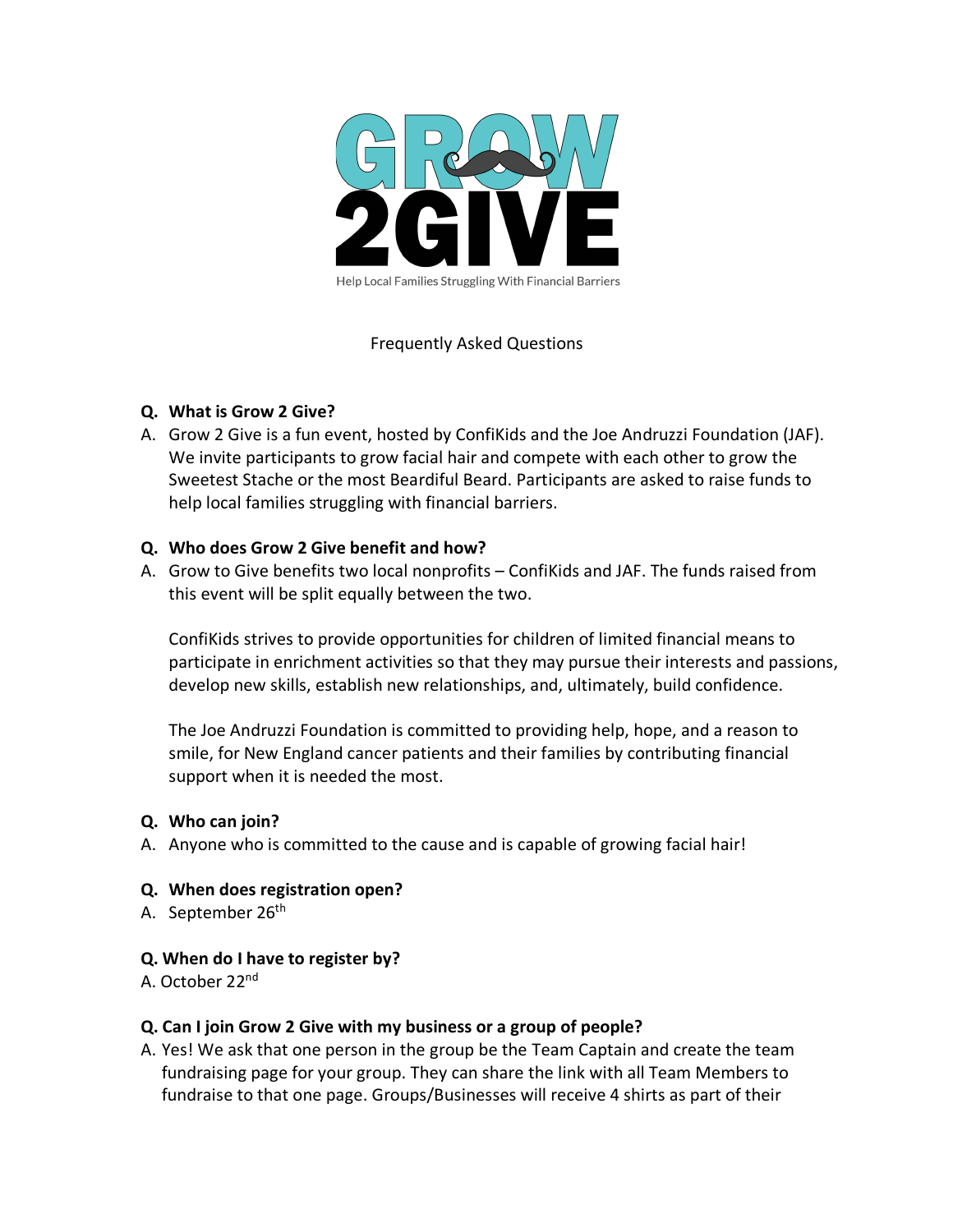registration fee with the ability to purchase more if interested. Someone from our team will reach out to the Team Captain directly upon registering to obtain shirt sizes needed.

### **Q. How much does it cost to enter?**

A. There is a \$25 registration fee for an individual, and a \$100 registration fee for a group/business.

#### **Q. How much money do I have to raise?**

A. We ask that all individuals raise a minimum of \$250 each and that groups/businesses raise a minimum of \$1,000.

# **Q. From what period can I raise money to reach my goal?**

A. Fundraising can begin as soon as you are registered. Registration begins on September  $26<sup>th</sup>$  and ends on October 22<sup>nd</sup>. The sooner you register, the sooner you can begin fundraising so you can crush your goal!

Fundraising ends on November 29<sup>th</sup>.

**Q. What kind of facial hair is eligible: mustache only, full beard or something in between?** A. All facial hair counts!

# **Q. When do I start growing facial hair and when can I shave?**

A. On October 23<sup>rd</sup>, participants will be asked to submit a photo of their clean shaven face, via email at info@confikids.org. We will send you a reminder email prior to October 23rd. Once submitted, get your beard on! Participants can shave after the conclusion of the event on November 29<sup>th</sup>.

#### **Q. Are there prizes and how do I win?**

A. Yes, there will be one prize given to the individual who raises the most funds and one prize given to the group/business who raises the most funds.

#### **Q. What is the Stache Bash?**

A. The Stache Bash will be a celebratory event to be held on November 29th at 6:30 PM at the Marilyn Rodman Performing Arts Center in Foxboro, MA. By participating in Grow 2 Give, you are eligible to be invited. Our top fundraisers will be invited (with 1 guest) to enjoy food, a live band, and one drink ticket (cash bar for additional drinks).

Please note that this is currently scheduled to be an in-person, indoor event. The health and safety of our participants and community are very important to Joe Andruzzi Foundation (JAF) and ConfiKids. This event will observe all regulations in effect on that date as set forth by the Commonwealth of MA and the participating organizations (Confikids, JAF, Marilyn Rodman Ford theater) protocols. In the chance this event is cancelled, ConfiKids and JAF will be sure to create a way to acknowledge the hard work of the participants.